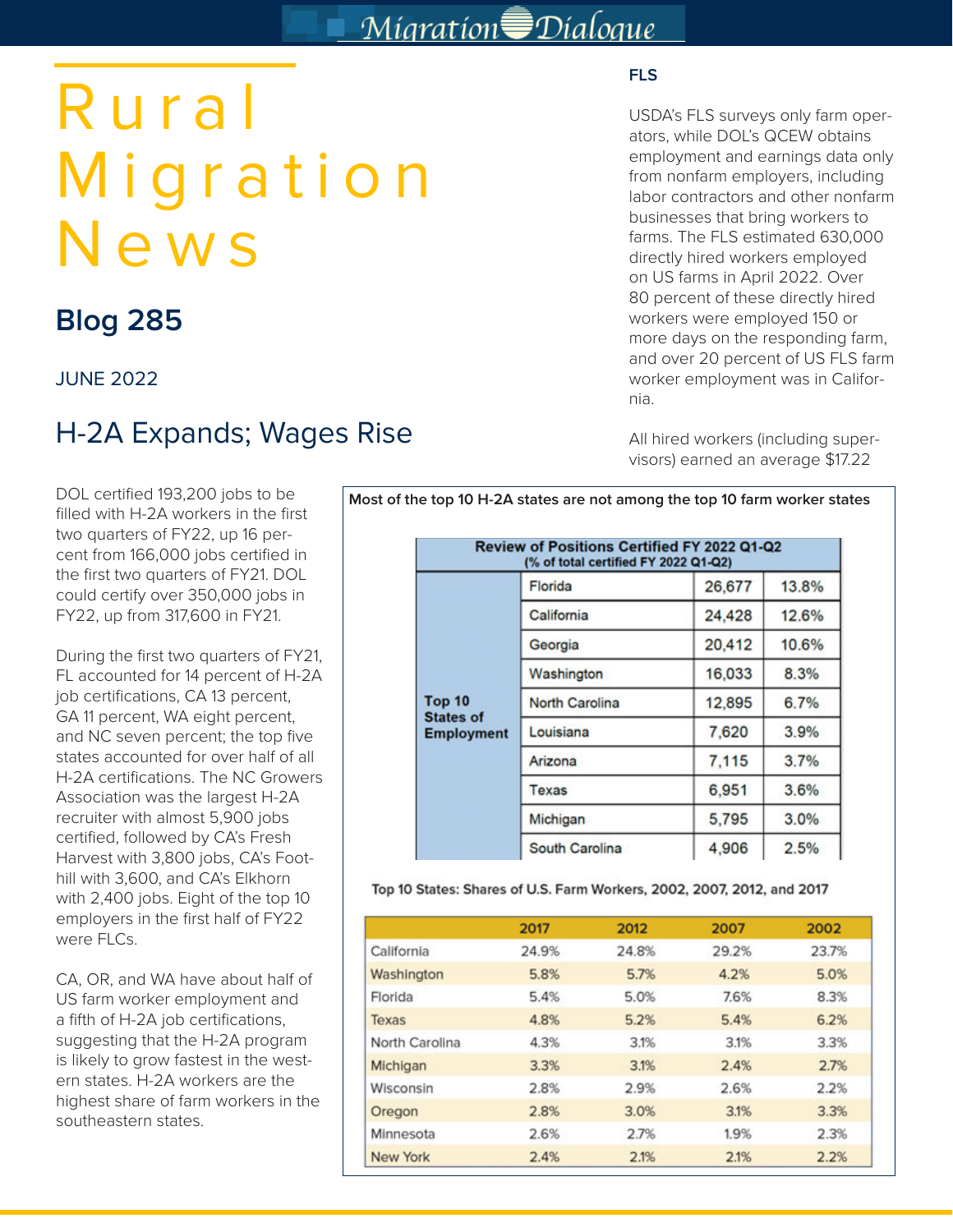**Field Workers have Higher Hourly Earnings than Livestock Workers**

#### Hired Workers, Gross Hours Worked by Hired Workers, and Gross Wage Rates - United States (Evaludes assisuitural condoo washeep and Algeba)

| Farm employment                     | January 10-16.<br>2021 | April 11-17.<br>2021 | July 11-17.<br>2021 | October 10-16.<br>2021                                                                                            | January 9-15.<br>2022 | April 10-16.<br>2022 |
|-------------------------------------|------------------------|----------------------|---------------------|-------------------------------------------------------------------------------------------------------------------|-----------------------|----------------------|
|                                     | (1,000)                | (1,000)              | (1,000)             | (1,000)                                                                                                           | (1,000)               | (1,000)              |
| Hired workers                       |                        |                      |                     |                                                                                                                   |                       |                      |
|                                     | 442                    | 506                  | 575                 | 578                                                                                                               | 420                   | 518                  |
|                                     | 64                     | 107                  | 222                 | 194                                                                                                               | 87                    | 112                  |
|                                     | 506                    | 613                  | 797                 | 772                                                                                                               | 507                   | 630                  |
|                                     |                        |                      |                     | (hours per week)   (hours per week)   (hours per week)   (hours per week)   (hours per week)   (hours per week)   |                       |                      |
| Gross hours worked by hired workers | 40.2                   | 40.9                 | 41.0                | 42.0                                                                                                              | 39.3                  | 39.7                 |
|                                     |                        |                      |                     | (dollars per hour) (dollars per hour) (dollars per hour) (dollars per hour) (dollars per hour) (dollars per hour) |                       |                      |
| Gross wage rates                    |                        |                      |                     |                                                                                                                   |                       |                      |
| Field and livestock combined        | 15.08                  | 15.06                | 15.85               | 15.92                                                                                                             | 16.37                 | 16.27                |
|                                     | 15.23                  | 15.19                | 16.10               | 16.08                                                                                                             | 16.54                 | 16.50                |
| Livestock workers                   | 14.87                  | 14.81                | 15.19               | 15.45                                                                                                             | 16.12                 | 15.82                |
|                                     | 16.21                  | 15.97                | 16.59               | 16.59                                                                                                             | 17.63                 | 17.22                |

**There was a \$5 Gap in Hourly Field Worker Earnings Between the Southeast and California** 

#### Gross Wage Rates by Type of Worker - Regions and United States: April 10-16, 2022

[Excludes agricultural service workers and Alaska]

|                                                  |                    | Type of worker                                                    |                    |                                           |  |
|--------------------------------------------------|--------------------|-------------------------------------------------------------------|--------------------|-------------------------------------------|--|
| Regions <sup>1</sup> and<br><b>United States</b> | Field workers      | Field and livestock<br>Livestock workers<br>combined <sup>2</sup> |                    | Gross wage rates for<br>all hired workers |  |
|                                                  | (dollars per hour) | (dollars per hour)                                                | (dollars per hour) | (dollars per hour)                        |  |
|                                                  | 17.91              | 16.36                                                             | 17.32              | 18.28                                     |  |
|                                                  | 16.92              | 15.08                                                             | 16.37              | 17.59                                     |  |
| Appalachian I                                    | 15.56              | 15.06                                                             | 15.44              | 16.06                                     |  |
| Appalachian II                                   | 14.67              | 14.55                                                             | 14.62              | 15.44                                     |  |
|                                                  | 13.16              | 12.92                                                             | 13.11              | 13.76                                     |  |
|                                                  | 13.85              | 14.30                                                             | 13.90              | 14.61                                     |  |
|                                                  | 17.36              | 16.22                                                             | 16.73              | 17.45                                     |  |
|                                                  | 17.64              | 15.77                                                             | 17.13              | 17.93                                     |  |
|                                                  | 17.89              | 17.92                                                             | 17.90              | 18.52                                     |  |
|                                                  | 13.23              | 13.30                                                             | 13.25              | 13.69                                     |  |
| Northern Plains                                  | 17.43              | 16.56                                                             | 16.94              | 17.63                                     |  |
| Southern Plains                                  | 14.20              | 14.56                                                             | 14.39              | 15.17                                     |  |
|                                                  | 16.34              | 15.10                                                             | 15.69              | 16.35                                     |  |
|                                                  | 17.53              | 15.37                                                             | 16.43              | 17.34                                     |  |
|                                                  | 15.20              | 16.39                                                             | 15.74              | 16.49                                     |  |
|                                                  | 17.27              | 17.64                                                             | 17.32              | 18.35                                     |  |
|                                                  | 18.25              | 18.35                                                             | 18.26              | 19.71                                     |  |
|                                                  | 16.50              | 18.55                                                             | 16.84              | 18.95                                     |  |
|                                                  | 16.50              | 15.82                                                             | 16.27              | 17.22                                     |  |

an hour, up eight percent from April 2021. Farm employers report gross earnings and hours worked by type of worker so that USDA can calculate average hourly earnings. In April 2022, field workers earned an average \$16.50 and livestock

workers \$15.82 an hour. Ag equipment operators and supervisors had higher hourly earnings.

The average hourly earnings of field workers ranged from a low of less than \$14 an hour in the southeast-

ern states and Florida to about \$18 an hour in California and the northeastern states.

DOL uses the average hourly earnings of field and livestock workers to set AEWRs. The widening spread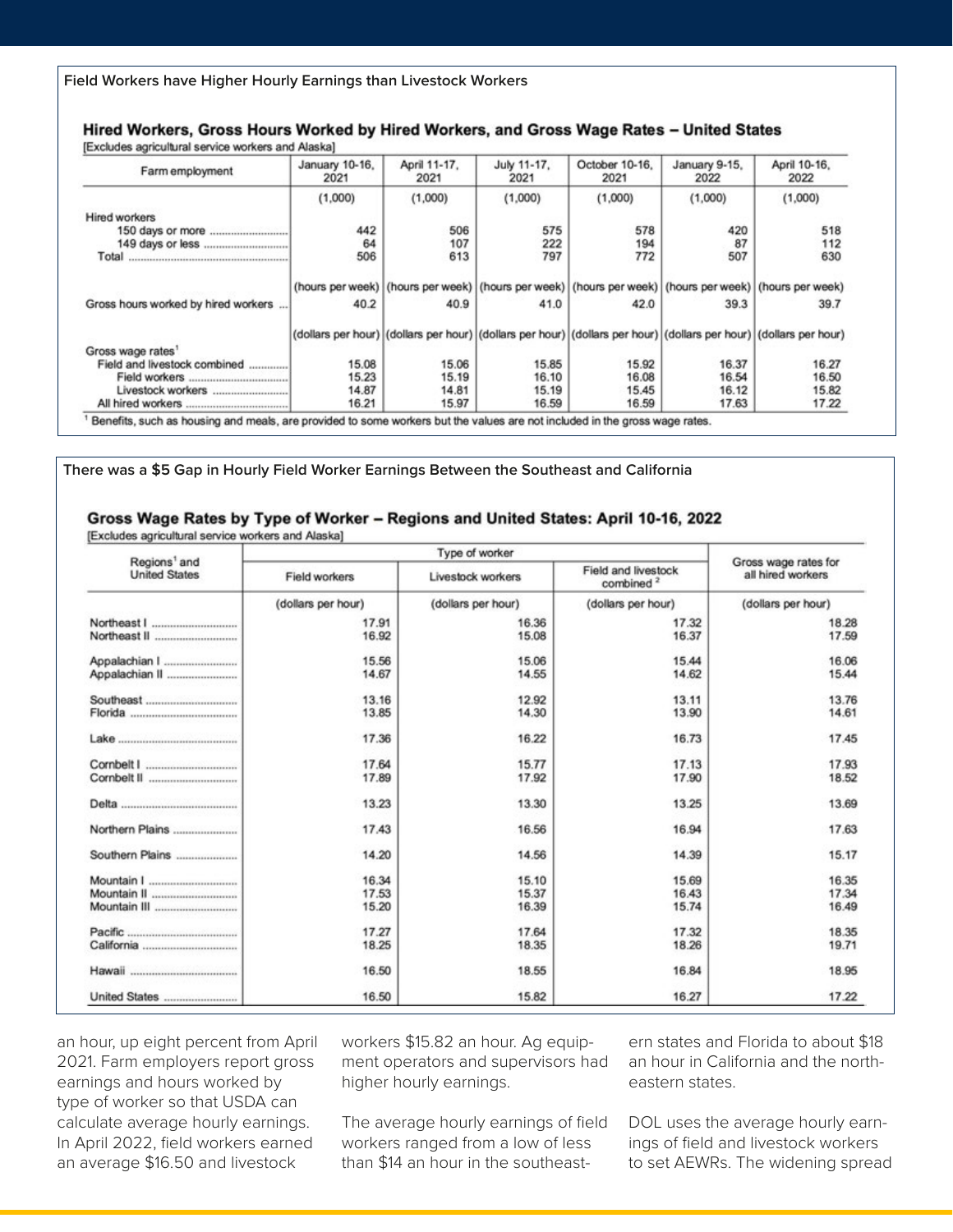in FLS average hourly earnings is reflected in AEWRs for 2022, which ranged from a low of \$12 an hour in southeastern states to over \$17 an hour in the Pacific states.

Over half of FLS directly hired workers were employed on other crop farms, mostly farms growing fruits and vegetables. These other crop workers had higher average hourly earnings than the workers employed on field crop farms in the southeast, but not in CA and the Pacific states. In the Great Lake and corn belt states, workers on field crop farms earned significantly more than workers on other crop farms.

Large farms hire most US farm workers. Two thirds of directly hired US farm workers are employed on farms with \$1 million or more in annual sales, while farms with annual sales of less than \$100,000 employ fewer than 10 percent of directly hired workers.

Farms with higher sales also hire more workers. Half of directly hired workers were employed on US farms that had 20 or more workers, and a third on farms with over 50

workers. By contrast, farms with one or two directly hired workers accounted for a sixth of all hired workers.

Larger farms pay higher wages. Farms with annual sales of \$1 million or more paid \$3 an hour more than farms with sales of less than \$50,000. Average hourly earnings rose in lockstep with annual sales,

with little difference in hourly earnings on farms with annual sales between \$100,000 and \$1 million a year.

Of the 630,000 directly hired workers in April 2022, 264,000 or 42 percent were crop workers, 149,000 or 24 percent were livestock workers, and 105,000 or 17 percent were agricultural equip-

**Workers Employed on Other Crop Farms (Fruits and Vegetables) did Not Always Earn More Per Hour than Workers on Field Crop Farms**

#### Combined Field and Livestock Worker Gross Wage Rates by Type of Farm - Regions and 48 States: April 10-16, 2022 [Excludes agricultural service workers]

Field Other Livestock and All Regions<sup>1</sup> crop farms farms crop farms poultry farms (dollars per hour) (dollars per hour) (dollars per hour) (dollars per hour) Northeast<sup>2</sup> 17.56 17.37 15.59 16.89 Appalachian<sup>3</sup> 15.21 15.46 14.56 15.10 Southeast and Florida .. 13.17 13.47 13.70 13.51 19.12 16.98 16.22 16.73 Lake .... Cornbelt<sup>4</sup> 19.41 16.99 16.75 17.44 Delta ...... 13.25 13.24 13.27 13.01 Northern Plains ....... 17.75 17.14 16.49 16.94 Southern Plains ............. 13.71 14.39 14.73 14.39 Mountain<sup>5</sup> 17.88 15.78 15.73 15.92 Pacific and California ............ 18.00 18.26 18.04 18.14 15.82 16.64 15.84 16.27

Region map on page 22.

Includes Northeast I and Northeast II.

Includes Appalachian I and Appalachian II.

Includes Combelt I and Combelt II.

<sup>5</sup> Includes Mountain I, Mountain II, and Mountain III.

Excludes Alaska and Hawaii

#### **AEWRs in 2022 Range From \$12 to Over \$17 an Hour** FY 2022 Adverse Effect Wage Rates \$15.66 **\$15.37 \$15.66** Vermont **\$14.68** Maine \$16.47 **\$17.41** Washington

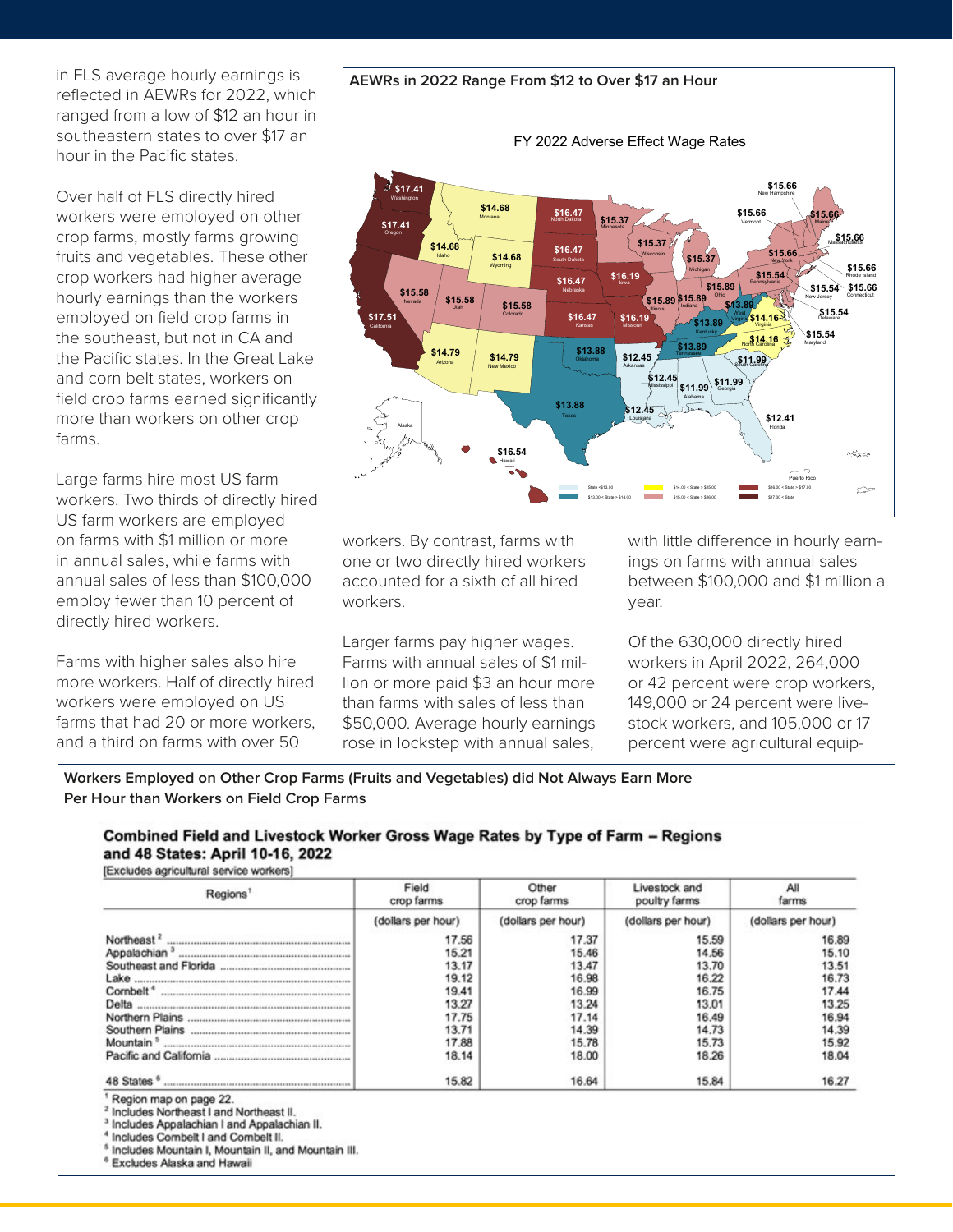**Two Thirds of Directly Hired Farm Workers were Employed on Farms with \$1 Million or More in Sales**

## **Hired Workers by Economic Class of Farm**

[Excludes agricultural service workers, Alaska, and Hawaii]

| Gross value of sales                                                                     | January 10-16.<br>2021 | April 11-17.<br>2021 | July 11-17.<br>2021 | October 10-16.<br>2021 | January 9-15.<br>2022 | April 10-16,<br>2022 |
|------------------------------------------------------------------------------------------|------------------------|----------------------|---------------------|------------------------|-----------------------|----------------------|
|                                                                                          | (percent)              | (percent)            | (percent)           | (percent)              | (percent)             | (percent)            |
| Less than \$50,000<br>\$100,000-\$249,999<br>\$500.000-\$999,999<br>\$1,000,000 and over | 67                     | 65                   | 62                  | 11<br>64               | 10<br>71              | 67                   |

**Half of Directly Hired Workers were Employed on Farms with 20 or More Workers** 

#### Hired Workers by Number of Workers on Farm

[Excludes agricultural service workers and Alaska]

| Number of workers on farm | January 10-16,<br>2021 | April 11-17,<br>2021 | July 11-17.<br>2021 | October 10-16.<br>2021 | January 9-15,<br>2022 | April 10-16,<br>2022 |
|---------------------------|------------------------|----------------------|---------------------|------------------------|-----------------------|----------------------|
|                           | (percent)              | (percent)            | (percent)           | (percent)              | (percent)             | (percent)            |
| worker                    |                        |                      |                     |                        |                       |                      |
|                           |                        |                      |                     |                        |                       |                      |
| 3-6 workers               |                        | 18                   | 16                  |                        | 14                    |                      |
| 7-10 workers              |                        |                      |                     | 8                      |                       |                      |
| 11-20 workers             |                        |                      | 11                  | 12                     | 12                    |                      |
| 21-50 workers             | 14                     | 13                   | 13                  | 12                     | 16                    | 15                   |
| 51 or more workers        | 33                     | 34                   | 38                  | 38                     | 34                    | 35                   |

**Workers on Farms with Higher Annual Sales had Higher Hourly Earnings**

### All Hired Worker Gross Wage Rates by Economic Class of Farm - Regions and 48 States: April 10-16, 2022

[Excludes agricultural service workers]

|                          |                       |                       |                       | Gross value sales-\$1,000 |                       |                       | All                   |
|--------------------------|-----------------------|-----------------------|-----------------------|---------------------------|-----------------------|-----------------------|-----------------------|
| Regions                  | < 50                  | 50-99                 | 100-249               | 250-499                   | 500-999               | $1.000+$              | farms                 |
|                          | (dollars per<br>hour) | (dollars per<br>hour) | (dollars per<br>hour) | (dollars per<br>hour)     | (dollars per<br>hour) | (dollars per<br>hour) | (dollars per<br>hour) |
| Northeast <sup>2</sup>   | (S)                   | (S)                   | 14.82                 | 18.47                     | (S)                   | 18.16                 | 17.97                 |
| Appalachian <sup>3</sup> | 13.08                 | 15.66                 | 13.44                 | 15.61                     | 15.15                 | 16.52                 | 15.80                 |
|                          | 14.42                 | 13.02                 | 15.04                 | 12.84                     | 13.10                 | 14.39                 | 14.19                 |
| Lake                     | (S)                   | 12.89                 | 14.79                 | 16.65                     | (S)                   | 17.80                 | 17.45                 |
| Cornbelt <sup>4</sup>    | 16.81                 | (S)                   | 16.32                 | (S)                       | 17.18                 | 18.48                 | 18.16                 |
| Delta                    | 12.56                 | (S)                   | 13.07                 | 13.99                     | 13.53                 | 13.88                 | 13.69                 |
|                          | (S)                   | 15.13                 | 17.81                 | (S)                       | 16.44                 | 18.15                 | 17.63                 |
| Southern Plains          | 12.95                 | (S)                   | 15.54                 | 14.75                     | 15.12                 | 15.86                 | 15.17                 |
| Mountain <sup>5</sup>    | (S)                   | 14.43                 | (S)                   | 14.63                     | (S)                   | 16.70                 | 16.69                 |
| Pacific and California   | (S)                   | 20.70                 | 20.60                 | 18.23                     | 18.96                 | 19.36                 | 19.39                 |
| 48 States                | 14.45                 | 16.05                 | 16.85                 | 16.90                     | 16.91                 | 17.53                 | 17.22                 |

(S) Insufficient number of reports to establish an estimate.

Region map on page 22.

<sup>2</sup> Includes Northeast I and Northeast II.

<sup>3</sup> Includes Appalachian I and Appalachian II.

<sup>4</sup> Includes Combelt I and Combelt II.

<sup>5</sup> Includes Mountain I, Mountain II, and Mountain III.

<sup>6</sup> Excludes Alaska and Hawaii.

ment operators.

#### **QCEW**

DOL's Quarterly Census of Employment and Wages obtains employment and earnings data from nonfarm employers who participate in unemployment insurance. Most states follow the 10/20 rule, meaning that employers who hire at least 10 workers during 20 weeks, or who pay at least \$20,000 in wages

in a quarter, must enroll in the UI system.

DOL estimates that the average employment of wage and salary workers in US agriculture is 1.5 million. Some 1.2 million or 80 percent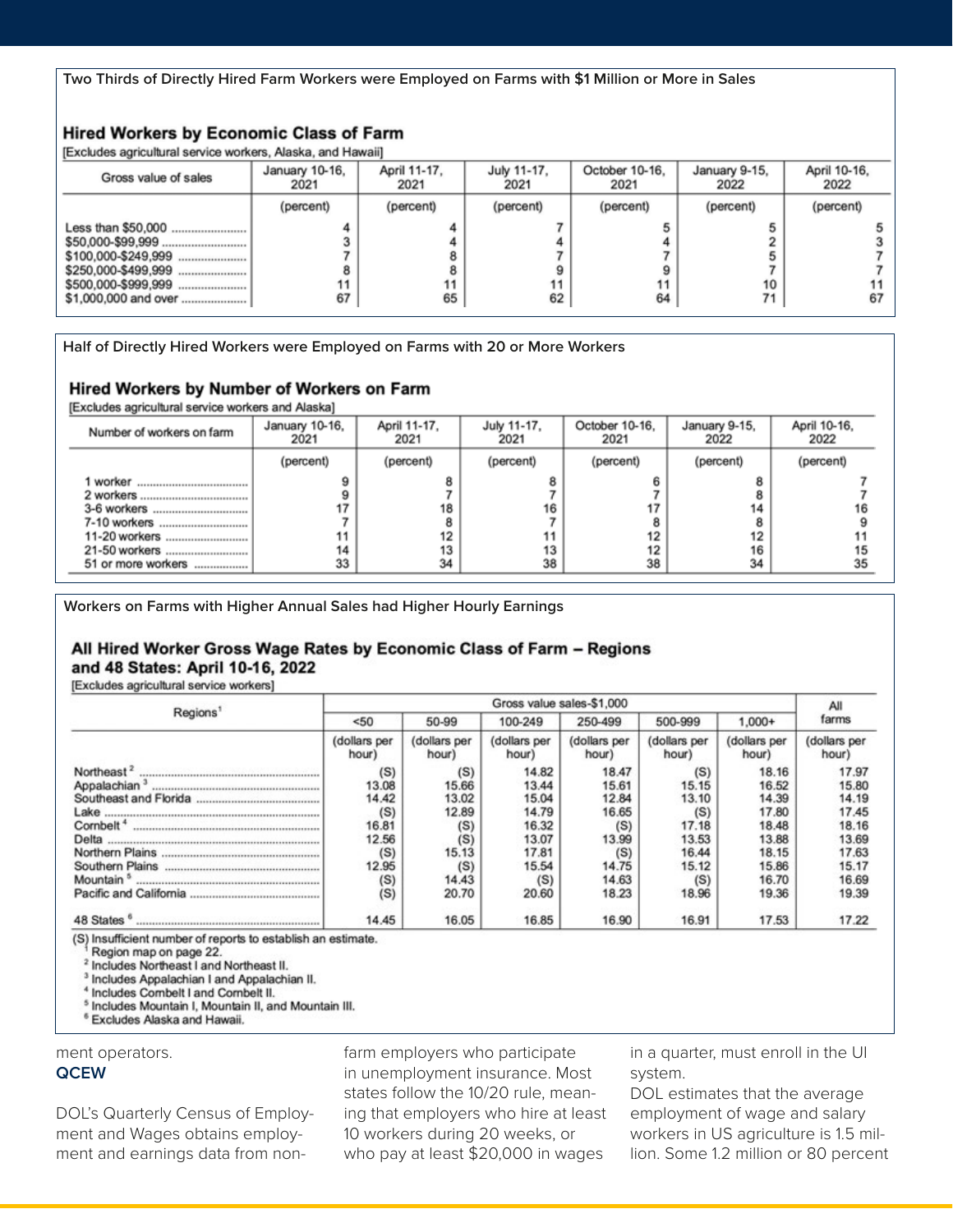Hired Workers by Standard Occupational Classification (SOC) System

**IExcludes agricultural service workers and Alaska1** 

| Title                                              | SOC Code                                                                                     | January 10-16,<br>2021 | April 11-17.<br>2021              | January 9-15.<br>2022        | April 10-16,<br>2022 |  |  |
|----------------------------------------------------|----------------------------------------------------------------------------------------------|------------------------|-----------------------------------|------------------------------|----------------------|--|--|
|                                                    |                                                                                              | (1,000)                | (1,000)                           | (1,000)                      | (1,000)              |  |  |
| Farmworkers, farm, ranch, and aquacultural animals | $(45 - 2041)$<br>$(45 - 2091)$<br>$(45-2092)$<br>$(45-2093)$<br>$(45-2099)$<br>$(53 - 7064)$ | 80<br>179<br>144<br>14 | 8<br>105<br>251<br>153<br>8<br>14 | 12<br>86<br>175<br>142<br>10 | 105<br>264<br>149    |  |  |
| Farmers, ranchers, and other agricultural managers | $(11-9013)$<br>$(45 - 1011)$                                                                 | 20<br>19               | 21<br>19                          | 20<br>18                     | 19                   |  |  |

of these year-round equivalent jobs are covered by UI and included in QCEW data, while 300,000 are not. Another 700,000 self-employed farmers and unpaid family members are excluded from UI and the QCEW.

The QCEW reported that 109,000 agricultural establishments had average employment of 1.2 million in 2020, with a high of over 1.3 million jobs in June and a low of 1.1 million jobs in January. Total wages paid were \$49 billion, suggesitng an average annual wage of almost \$40,000 for each full-time equivalent job, \$765 a week, or over \$3,000 a month.

QCEW data permit analysis of wage trends by commodity and area. Average weekly wages in US agriculture rose faster between 2016 and 2020 than between 2011 and 2015, and rose especially fast for farm labor contractors. Average weekly wages of FLC employees were much lower than weekly wages for workers hired directly by crop farmers, \$580 versus \$730 in 2020, but rose 10 percent between 2019 and 2020, versus a seven percent increase for directly hired crop workers. Livestock wages are more than 10 percent higher than crop wages, but increased at a slower pace.

The four major commodities that employ most of the US farm workers who are hired directly by farmers are vegetables, apples, grapes, and strawberries (most of the workers who pick oranges are brought to farms by FLCs). Vegetable wages are at the top of the wage hierarchy, \$775 a week in 2020, followed by grapes, \$745 a week, while apples at \$565 a week and strawberries at \$630 were significantly lower. Strawberry wages jumped almost 10 percent between 2011 and 2012, and again between 2015 and 2016, but increased slower since 2016 than wages in the other commodities.

California mirrors the US, with livestock wages higher than crop wages, crop wages higher than crop support and FLC wages, but crop support and FLC wages rising faster since 2016. California FLC wages rose almost 10 percent between 2015 and 2016 and again between 2019 and 2020 to \$585 a week, \$200 less than the \$800 a week paid to directly hired crop workers.

The four major commodities, vegetables, apples, grapes, and strawberries, had wage levels and changes in California that were similar to US wage trends. California's

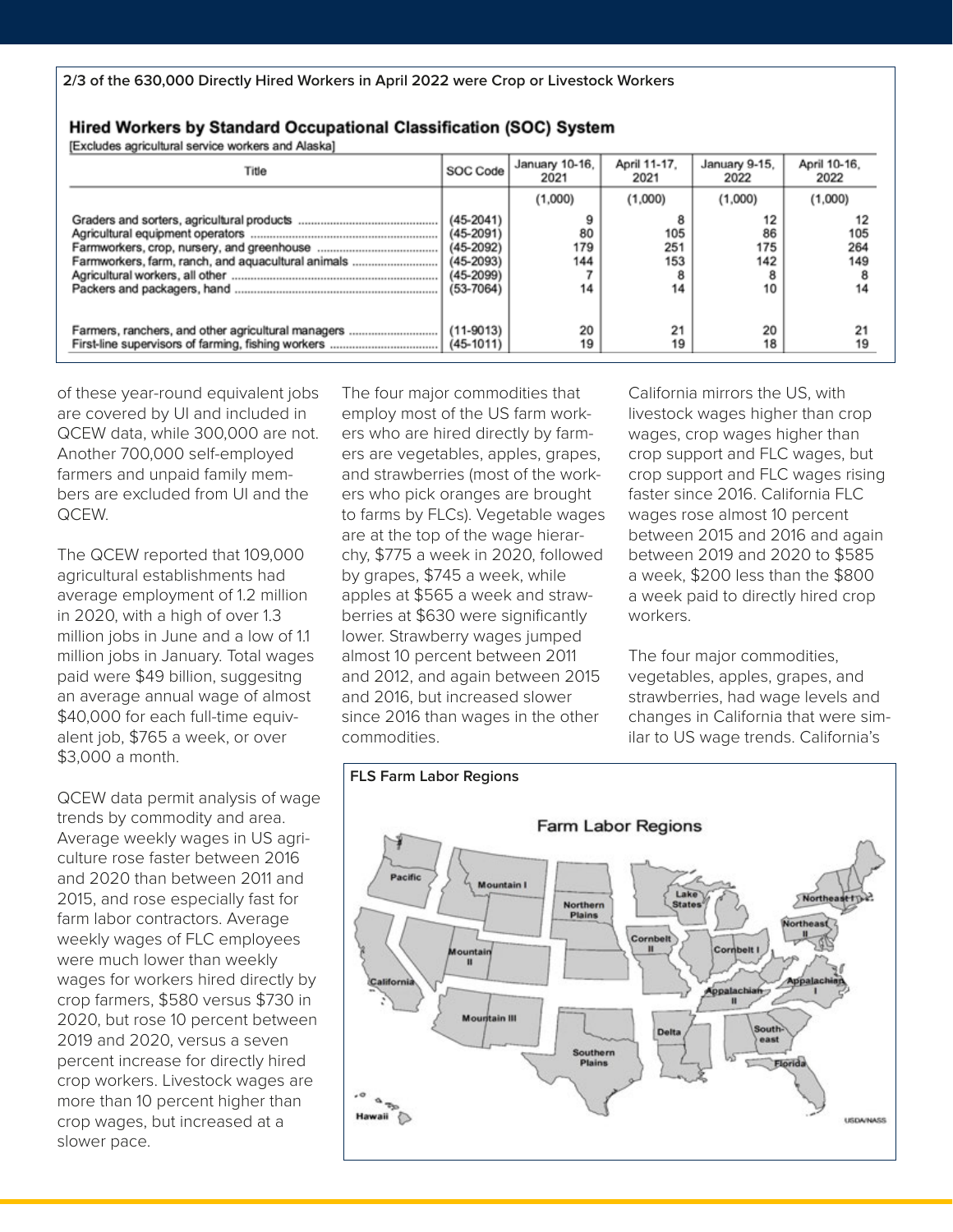|           | California and Washington Reguire Almost All Farm Employers to                                                                                                                                                                                                                                                                                                                                                                                                                                                                                                                                                                                                   |  |  |  |  |  |  |
|-----------|------------------------------------------------------------------------------------------------------------------------------------------------------------------------------------------------------------------------------------------------------------------------------------------------------------------------------------------------------------------------------------------------------------------------------------------------------------------------------------------------------------------------------------------------------------------------------------------------------------------------------------------------------------------|--|--|--|--|--|--|
|           | Participate in UI                                                                                                                                                                                                                                                                                                                                                                                                                                                                                                                                                                                                                                                |  |  |  |  |  |  |
|           | TABLE 1-2: AGRICULTURAL LABOR PROVISIONS (IF DIFFERENT FROM FUTA 20 WEEKS/\$20,000 RULE)                                                                                                                                                                                                                                                                                                                                                                                                                                                                                                                                                                         |  |  |  |  |  |  |
| CA        | 1 at any time and wages in excess of \$100 in a CQ                                                                                                                                                                                                                                                                                                                                                                                                                                                                                                                                                                                                               |  |  |  |  |  |  |
| DC        | 1 at any time                                                                                                                                                                                                                                                                                                                                                                                                                                                                                                                                                                                                                                                    |  |  |  |  |  |  |
| FL        | 5 in 20 weeks or \$10,000 in a CQ                                                                                                                                                                                                                                                                                                                                                                                                                                                                                                                                                                                                                                |  |  |  |  |  |  |
| MN        | 4 in 20 weeks or \$20,000 in a CQ; agricultural labor performed by an individual 16 years of age or younger is excluded from<br>agricultural coverage unless the employer is covered under federal law                                                                                                                                                                                                                                                                                                                                                                                                                                                           |  |  |  |  |  |  |
| NY        | 1 at any time and wages in excess of \$300 in a CQ                                                                                                                                                                                                                                                                                                                                                                                                                                                                                                                                                                                                               |  |  |  |  |  |  |
| <b>PR</b> | 1 or more at any time                                                                                                                                                                                                                                                                                                                                                                                                                                                                                                                                                                                                                                            |  |  |  |  |  |  |
| RI        | 1 or more at any time                                                                                                                                                                                                                                                                                                                                                                                                                                                                                                                                                                                                                                            |  |  |  |  |  |  |
| <b>TX</b> | 3 in at least 20 different calendar weeks of the calendar year or wages in cash of \$6,250 during a CQ                                                                                                                                                                                                                                                                                                                                                                                                                                                                                                                                                           |  |  |  |  |  |  |
| VI        | 1 or more at any time                                                                                                                                                                                                                                                                                                                                                                                                                                                                                                                                                                                                                                            |  |  |  |  |  |  |
| WA        | I or more at any time, excluding workers attending or between terms in school; on corporate farms, does not include services<br>performed by spouses or unmarried children under 18 years of age                                                                                                                                                                                                                                                                                                                                                                                                                                                                 |  |  |  |  |  |  |
|           | Historical Note: When the UI program began, all agricultural labor was excluded from the definition of<br>employment regardless of the size of the agricultural employer. A definition of agricultural labor, added to<br>FUTA in 1939, also excluded from coverage some processing and marketing activities (services performed<br>in the employ of someone other than the farmer) and services in the management and operation of a farm (if<br>they were performed for the farm owner or operator). Amendments made to FUTA in 1970 changed the<br>definition of agricultural labor, effectively extending coverage to some marginal agricultural activities. |  |  |  |  |  |  |

Additional amendments in 1976 added the current dollar/employment thresholds that resulted in coverage of services performed on large farms.

The Unemployment Compensation Amendments of 1976 that becomes effective January 1, 1978, extends coverage to: agricultural labor for employers with 10 or more workers in 20 weeks or who paid \$20,000 or more in cash wages in any calendar quarter; household workers of employers who paid \$1,000 or more in any calendar quarter for such services; State and local governments with certain minor exceptions; and employees of nonprofit elementary and secondary schools.

Source: https://oui.doleta.gov/unemploy/pdf/uilawcompar/2021/coverage.pdf and https://www.bls.gov/opub/hom/cew/history.htm

1976

| Table A. Coverage exclusions in 2020, for selected workers |                                      |                                      |
|------------------------------------------------------------|--------------------------------------|--------------------------------------|
| Group                                                      | <b>Number Excluded (in millions)</b> | <b>Number Included (in millions)</b> |
| Wage and salary agricultural workers                       | 0.3                                  | 1.2                                  |
| Self-employed agricultural workers <sup>1</sup>            | 0.7                                  | <b>Not covered</b>                   |
| Self-employed nonagricultural workers <sup>1</sup>         | 8.5                                  | <b>Not covered</b>                   |
| <b>Domestic workers</b>                                    | 0.4                                  | 0.2                                  |
| Unpaid family workers <sup>1</sup>                         | 0.1                                  | <b>Not covered</b>                   |
| <b>State and local government workers</b>                  | 0.7                                  | 18.2                                 |
| <b>Railroad workers</b>                                    | 0.2                                  | < 0.001                              |

Source: https://www.bls.gov/cew/publications/employment-and-wages-annual-averages/current/ home.htm#Employment

directly hired vegetable workers have the highest weekly wages at \$945, followed by grape workers, \$790, strawberry workers, \$640, and apple workers, \$590 (CA has a small apple industry). California produces over 90 percent of US strawberries and almost all US grapes, so state trends mirror US trends in

these commodities, viz, faster wage growth between 2011 and 2015 than from 2016 to 2020.

Florida has lower weekly wages and more erratic wage changes. As in other states, Florida livestock workers earn more than crop workers, and FLC employees have the

lowest weekly wages, \$465 in 2020 when FL crop workers averaged \$670. The growth in FLC wages was faster between 2011 and 2015 than between 2016 and 2020 despite 10 percent jumps in FLC wages between 2014 and 2015 and again between 2019 and 2020.

During several years, Florida FLC weekly wages fell, as in 2015- 16 and again in 2017-18, perhaps reflecting the relatively few Florida FLCs in the state's UI system (FL exempts H-2A workers from the UI program, but CA and WA do not).

Directly hired orange workers had higher weekly wages than vegetable or strawberry workers, earning over \$200 a week more. Workers employed directly by strawberry workers had the lowest weekly wages of \$530 in 2020. It should be noted that Florida does not require employers of H-2A workers to pay UI taxes on H-2A wages, so Florida employment and wage data do not include all of the workers employed in vegetables, oranges, and strawberries.

Livestock wages are higher than crop wages in Washington, but crop support wages are higher than the wages of directly hired crop workers. One reason for high crop support wages in Washington is that many apple and other tree fruit farms pack their own fruit, so that some packinghouse workers are included in Washington crop support employment. Only 20 percent of Washington crop support employment is with FLCs, compared with two-thirds of California crop support employment. Washington FLC weekly wages rose 11 percent between 2019 and 2020, and were up 30 percent between 2016 and 2020.

Washington has a relatively small vegetable sector, with average employment of about 5,000, a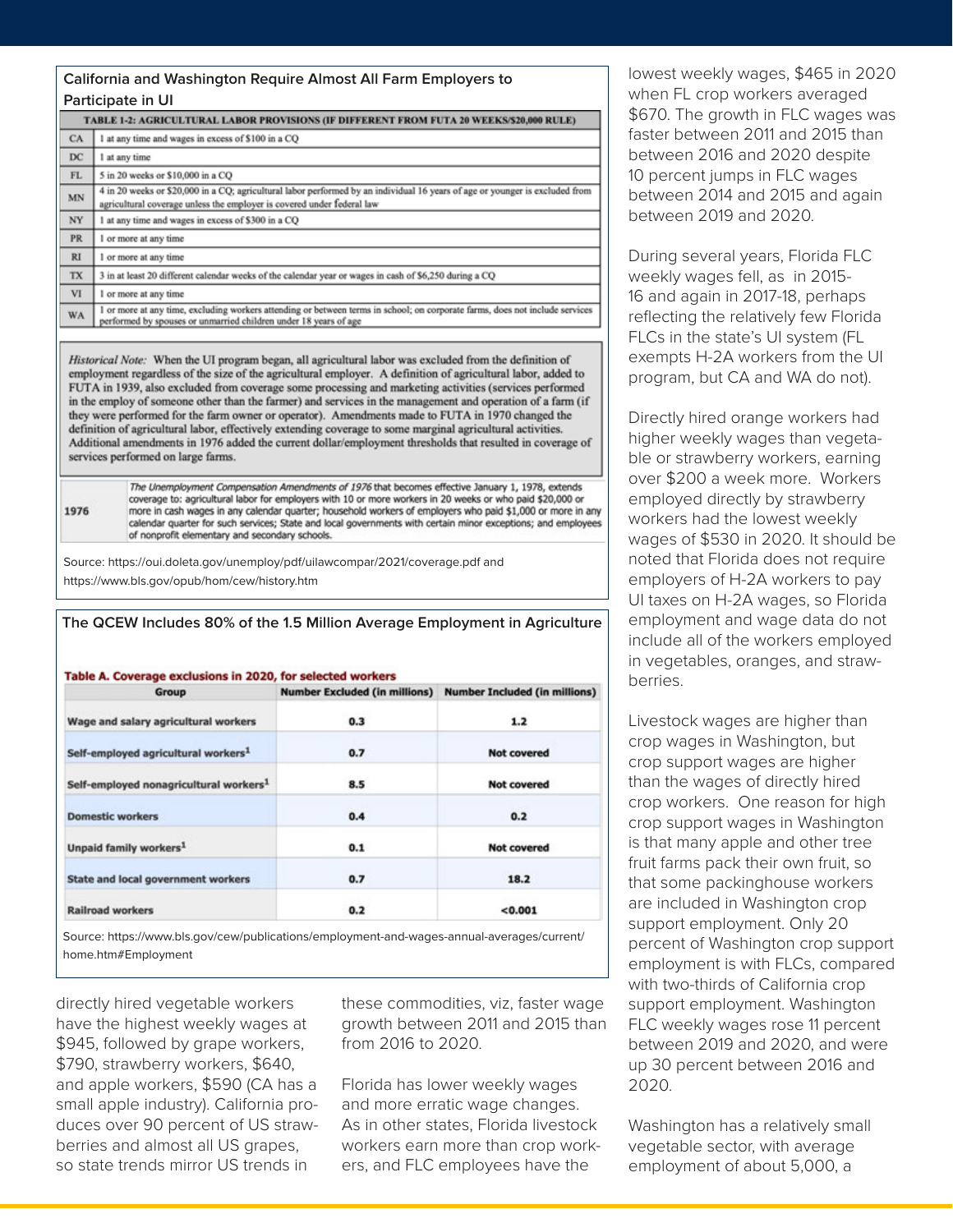quarter of the average 20,000 employment in apple orchards. The average weekly wages of vegetable workers were significantly higher than the weekly wages of apple, grape, and other berry workers. The vegetable wage premium narrowed during the 2010s, in part due to significant wage jumps in apples and other berries between 2011 and 2015.

## **Size**

Size-of-establishment data are available only for the first three months of the year, only for the US rather than individual states, and only for all agriculture, that is, there are no size-of-establishment data for all crops or apples, oranges, and other commodities.

Most UI-covered ag establishments had fewer than five employees in March 2020. Some 68,000 lessthan-five establishments employed an average 109,000 workers in 2020, meaning that the 63 percent of small UI-covered ag employers accounted for nine percent of March UI-covered employment. At the other extreme, 40 US ag employers with 1,000 or more employees in 2020 had average employment of 56,000, so that less than one half of one percent of all ag establishments accounted for almost five percent of March ag employment.

The 1,565 establishments that each had 100 to 999 employees had total employment of 308,000 in March 2020 or 25 percent of average ag employment. The 7,000 establishments with 20 to 49 employees had 213,000 employees in March, 18 percent of average ag employment.

**108,000 Agricultural Establishments Offered an Average 1.2 Million Jobs and were Included in QCEW Data in Fall 2019**

#### Table 1. Quarterly Census of Employment and Wages (QCEW) summary data for 50 states, the District of Columbia, Puerto Rico, and the U.S. Virgin Islands, 2019 4th quarter (in thousands)

| <b>Industry description</b>                    | Number of<br>establishments | <b>Employment,</b><br>October 2019 | <b>Employment</b> ,<br>November 2019 | <b>Employment</b> ,<br>December 2019 |  |
|------------------------------------------------|-----------------------------|------------------------------------|--------------------------------------|--------------------------------------|--|
| Total                                          | 10,364                      | 149,527                            | 150,260                              | 150,005                              |  |
| <b>Total private</b>                           | 9,303                       | 127,321                            | 127,943                              | 127,781                              |  |
| Agriculture, forestry, fishing,<br>and hunting | 108                         | 1,361                              | 1,251                                | 1,164                                |  |
| Mining                                         | 33                          | 665                                | 653                                  | 643                                  |  |
| <b>Utilities</b>                               | 19                          | 548                                | 548                                  | 548                                  |  |
| Construction                                   | 840                         | 7,661                              | 7,575                                | 7,438                                |  |
| Nondurable manufacturing                       | 135                         | 4,812                              | 4,801                                | 4,802                                |  |
| <b>Durable manufacturing</b>                   | 222                         | 7,971                              | 8,018                                | 8,026                                |  |
| <b>Wholesale trade</b>                         | 618                         | 5,894                              | 5,906                                | 5,914                                |  |
| <b>Retail trade</b>                            | 1,047                       | 15,588                             | 16,072                               | 16,150                               |  |

Source: https://www.bls.gov/opub/hom/cew/design.htm

## **Wages for U.S. Livestock Workers and Directly Hired Crop Workers are Highest (\$/Week)**





# **U.S. Vegetable and Grape Wages are Higher than Apple and Strawberry**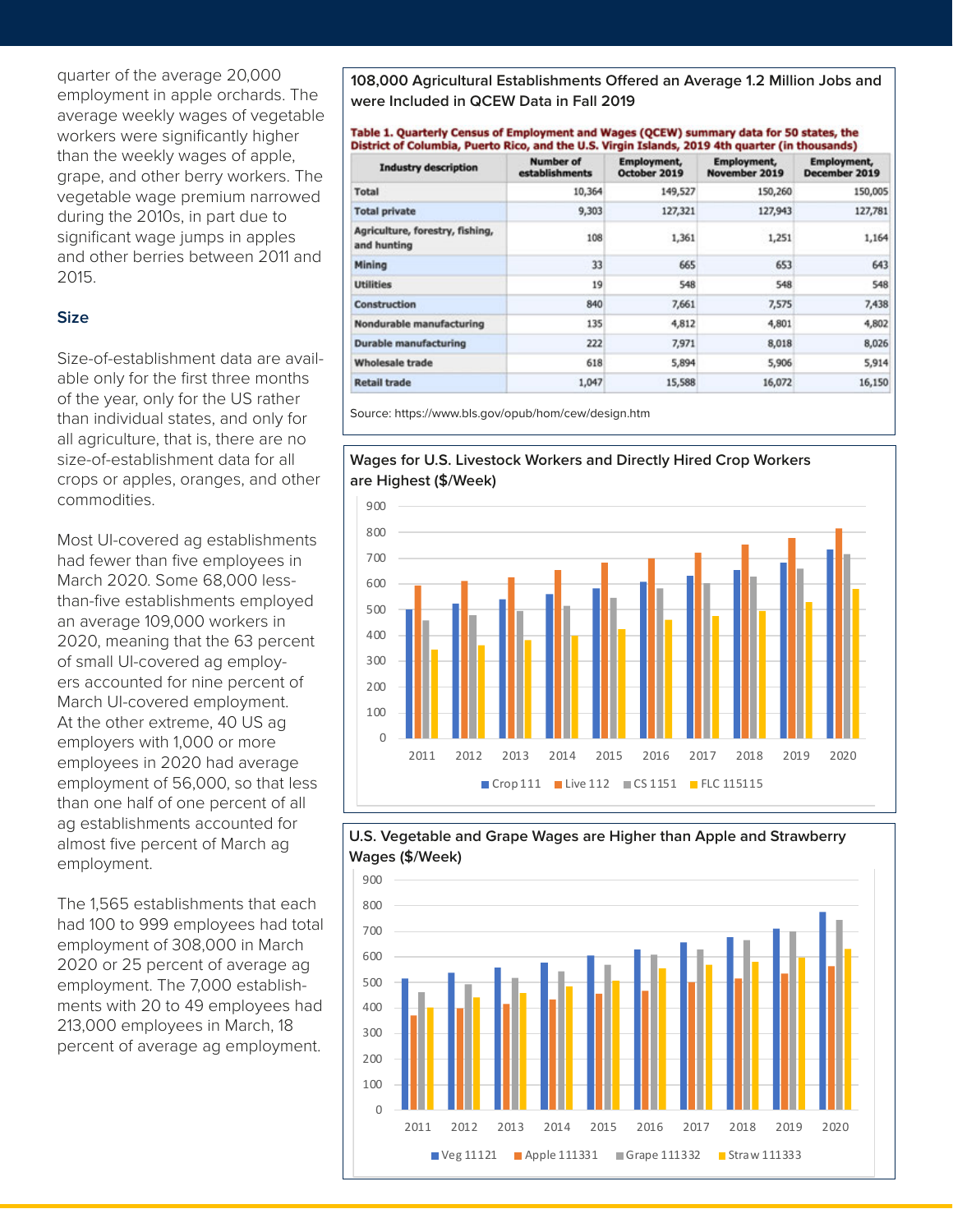

**California Vegetable and Grape Wages are Higher than Apple and Strawberry Wages (\$/Week)**



**Wages for Florida Livestock Workers and Directly Hired Crop Workers are Highest (\$/Week)** 2011 2012 2013 2014 2015 2016 2017 2018 2019 2020 Crop 111 Live 112 CS 1151 FLC 115115